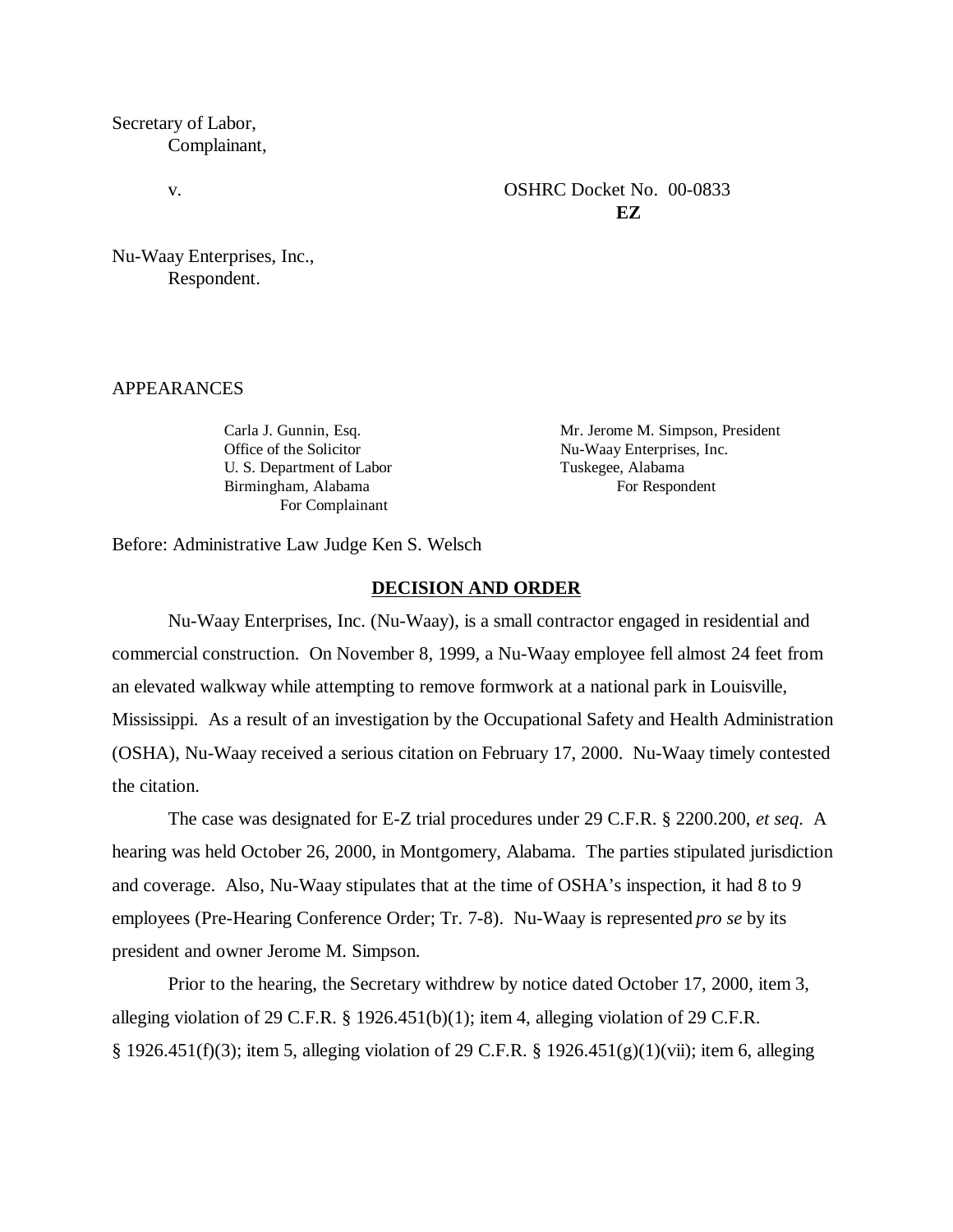violation of 29 C.F.R. § 1926.452(c)(2); item 7, alleging violation of 29 C.F.R. § 1926.452(c)(3); and item 8, alleging violation of 29 C.F.R. § 1926.454(b).

The citation items remaining in dispute are item 1, alleging violation of 29 C.F.R. § 1926.20(b)(1) for failing to have safety programs; item 2, alleging violation of 29 C.F.R. § 1926.50(c) for failing to have employees with a valid certificate in first-aid training; and item 9, alleging violation of 29 C.F.R. § 1926.501(b)(1) for failing to use fall protection during removal of formwork from an elevated walkway. Items 1 and 2 propose a penalty of \$1,050 each and item 9 proposes a penalty of \$1,500.

Nu-Waay denies that it violated the standards and asserts an unpreventable employee misconduct defense to the lack of fall protection.

For the following reasons, the three violations are affirmed and a total penalty of \$1,700 is assessed.

#### **Background**

Nu-Waay is a small construction company employing less than 10 employees, located in Tuskegee, Alabama. It began operation in 1984. Nu-Waay is engaged in a variety of residential and commercial construction projects involving concrete and roofing. Many of the projects are for the government (Tr. 125-126, 160). Prior to this inspection, Nu-Waay had never been inspected by OSHA (Tr. 52-53).

On July 19, 1999, Nu-Waay contracted with U. S. Fish and Wildlife to construct an elevated walkway and observation platform in the Noxubee National Wildlife Refuge in Louisville, Mississippi. Nu-Waay began work on the project on or about August 10, 1999. The project was to be completed by November 16, 1999 (Tr. 95, 126-127). The project involved removing an existing structure and replacing it with a 193 feet long, 7 - 8 feet wide, elevated walkway that ended at a covered observation platform (31 feet by 25 feet). The platform was approximately 24 feet above ground level (Tr. 30, 37, 97-98). To construct the elevated walkway, Nu-Waay had to construct concrete pilings with concrete end caps. The walkway was made of prefabricated concrete slabs (Exh. C-1, frames 1631, 1647-1649; Tr. 96-97).

On November 8, 1999, the elevated walkway and observation platform were essentially completed (Tr. 95). Around 7:00 a. m., Nu-Waay's job superintendent Sylvester Shepherd, carpenter leadman Anthony "Rick" Norris, and laborer Desmond Robertson started removing the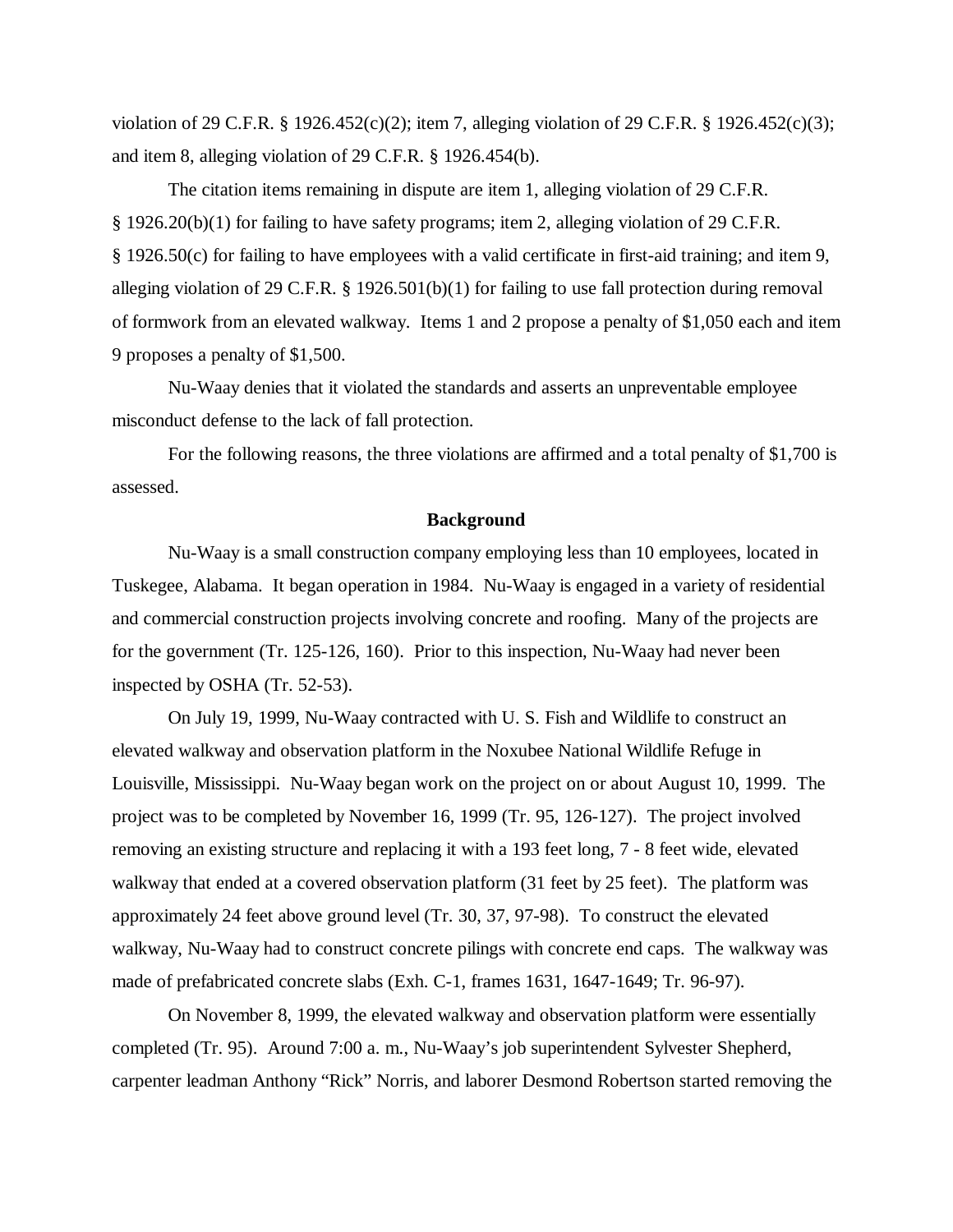formwork around the platform (Tr. 101-102, 156-157). The formwork consisted of plywood deck supported by I-beams bolted to the concrete pilings. Formwork had been used to pour the monolithic beam that goes across the concrete pilings (Tr. 39-40).

First, the employees removed the temporary guardrails on the outer edges of the formwork deck (Tr. 32). Access holes about 12 inches square had been cut in the wood deck so that nuts on long bolts holding the I-beam could be removed. After the nuts were removed, Norris and Robinson would go down to the ground. A truck crane with a choker sling would winch the I-beam off the threaded bolts that went through the concrete pilings. Shepherd was operating the truck crane. Most of the formwork had come down as planned (Tr. 40-44, 46).

However, when one I-beam did not come loose, even with the choker sling pulling on it, Norris climbed back up to the observation platform. He climbed over the permanent guardrails onto the wood deck. Using a sledgehammer, Norris hit the stuck bolt. When the bolt loosened, the I-beam broke loose and one end fell to the ground, thus raising the other end along with the formwork and catapulting Norris into the air (Tr. 44-46). He fell approximately 24 feet and broke his back (Tr. 48-49). The accident occurred at 9:00 a. m (Tr. 108). U. S. Fish and Wildlife stopped all work on the project after the accident (Tr. 30-31).

On November 18, 1999, U. S. Fish and Wildlife referred the accident for inspection to the Jackson, Mississippi, OSHA area office. On November 30, 1999, OSHA Compliance Officer (CO) William Chandler conducted an investigation of the accident (Tr. 28-29). He held an opening conference by telephone with president Simpson and then viewed the site. The next day, CO Chandler interviewed Norris at the hospital. He also interviewed Simpson, Robertson and Shepherd. On December 2, CO Chandler returned to the accident site. Based on his investigation, the serious citation was issued on February 17, 2000.

#### **DISCUSSION**

The Secretary has the burden of proving, by a preponderance of the evidence, a violation of a standard.

In order to establish a violation of an occupational safety or health standard, the Secretary has the burden of proving: (a) the applicability of the cited standard, (b) the employer's noncompliance with the standard's terms, (c) employee access to the violative conditions, and (d) the employer's actual or constructive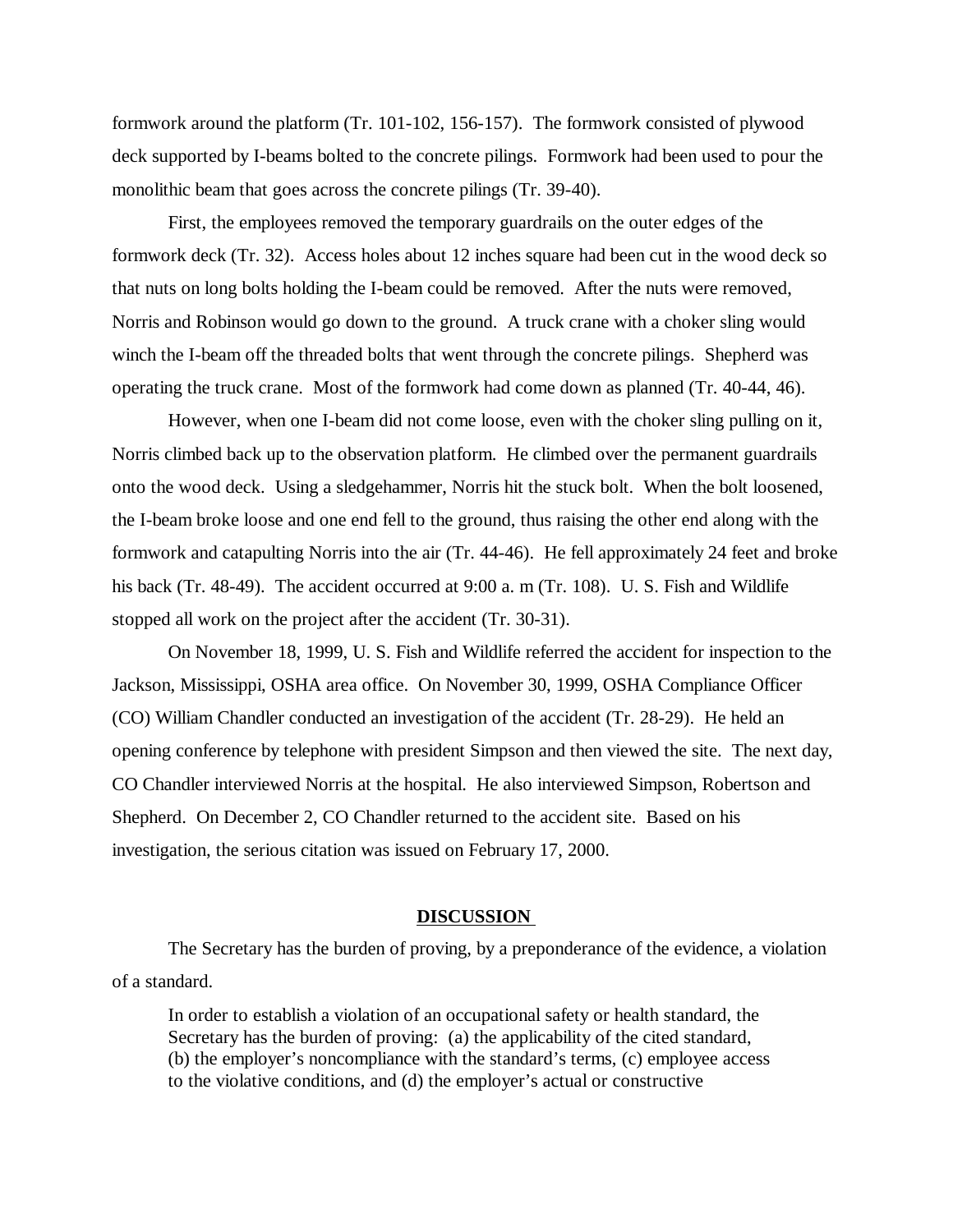knowledge of the violation (*i.e.,* the employer either knew, or with the exercise of reasonable diligence could have known, of the violative conditions).

*Atlantic Battery Co.,* 16 BNA OSHC 2131, 2138 (No. 90-1747, 1994).

There is no dispute that the construction standards at 29 C.F.R., Part 1926, apply to Nu-Waay work at the national park. Nu-Waay's job involved constructing an elevated walkway and observation platform.

Also, Nu-Waay's knowledge of the conditions on site is imputed to Nu-Waay by its job superintendent Shepherd. Shepherd was operating the crane at the time of the accident and was in charge of the project's day-to-day activities. Shepherd supervised the work of Norris and Robinson (Tr. 46, 102, 157). When a supervisory employee has actual or constructive knowledge of the violative conditions, knowledge is imputed to the employer. *Dover Elevator Co*., 16 BNA OSHC 1281, 1286 (No. 91-862, 1993).

#### **ALLEGED VIOLATIONS**

#### **Item 1 – Alleged Violation of § 1926.20(b)(1)**

The citation alleges that Nu-Waay did not have safety and health programs to provide information and training to employees performing various construction activities, including requirements for fall protection. Section 1926.20(b)(1) provides:

(b) *Accident prevention responsibilities*.

It shall be the responsibility of the employer to initiate and maintain such programs as may be necessary to comply with this part.

In determining the scope of an employer's duty under a broadly worded standard such as § 1926.20(b)(1), "an employer may reasonably be expected to conform its safety program to any known duties and that a safety program must include those measures for detecting and correcting hazards that a reasonably prudent employer similarly situated would adopt." *Northwood Stone & Asphalt, Inc.,* 16 BNA OSHC 2097, 2099 (No. 91-3409, 1994), *aff'd.* 82 F.3d 418 (6<sup>th</sup> Cir. 1996). An employer must include in its programs and must train its employees to recognize the hazards associated with their work and the ways to avoid those hazards of which a reasonably prudent employer would have been aware. *Pressure Concrete Construction Co.,* 15 BNA OSHC 2011, 2015 (No. 90-2668, 1992).

Nu-Waay concedes that it did not have any written safety programs for the Noxubee project (Tr. 131, 133). Norris told CO Chandler that he was not aware of any safety programs for fall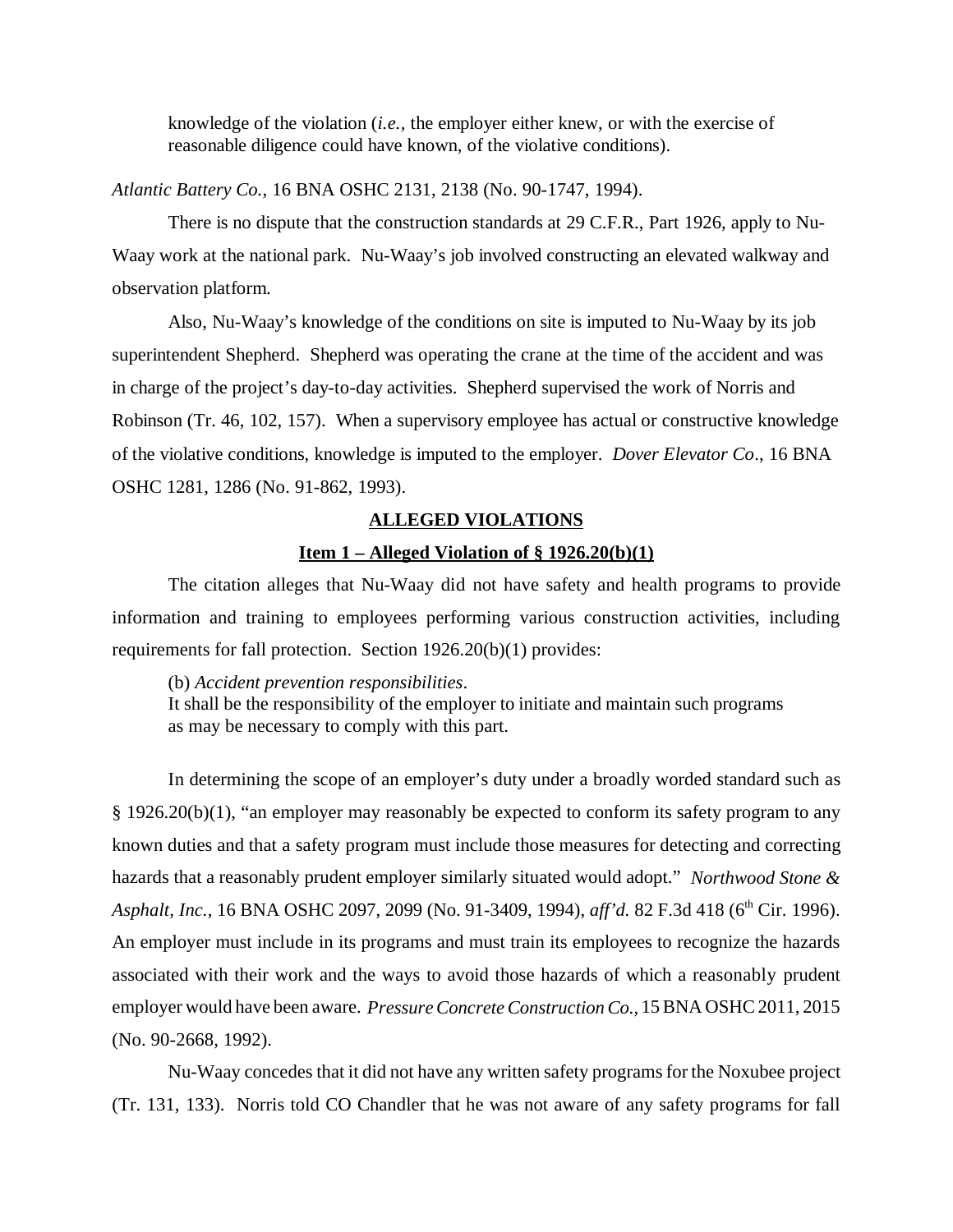protection and first aid (Tr. 50). Nu-Waay did offer a safety program, dated May 10, 1999, developed for a roofing project it performed in Biloxi, Mississippi (Exh. R-2). That program, however, fails to constitute a safety program because it does not identify the circumstances when fall protection was required and what fall protection systems to utilize. Also, it refers to safety belts that are no longer accepted as fall protection.

A violation of § 1926.20(b)(1) is affirmed as serious. Without a fall protection program, employees were subject to serious injury, such as the injury sustained by Norris, or death.

### **Item 2 – Alleged Violation of § 1926.50(c)**

The citation alleges that Nu-Waay had no employee trained to render first aid at the Noxubee work site. Section 1926.50(c) provides:

In the absence of an infirmary, clinic, hospital, or physician that is reasonably accessible in terms of time and distance to the worksite, which is available for the treatment of injured employees, a person who has a valid certificate in first-aid training from the U. S. Bureau of Mines, the American Red Cross, or equivalent training that can be verified by documentary evidence, shall be available at the worksite to render first aid.

Nu-Waay admitted that none of its employees held a valid certificate in first-aid training (Tr. 127-128). President Simpson testified that he has received some first-aid training during his military experience; however, he was not on site at the time of Norris's accident.

It is undisputed that an infirmary, clinic, hospital or physician was not in reasonable proximity. The nearest hospital in Starkville, Mississippi, is 17 miles from the worksite (Tr. 47). The Noxubee National Wildlife Refuge is in a remote area and only has a gravel road going to the elevated walkway and observation platform. A minimum of 10 minutes response time for medical treatment is not prompt medical attention. *Love Box Co.,* 4 BNA OSHC 1138, 1142 (No. 6286, 1976).

Although Nu-Waay employees may have assisted Norris by making him comfortable, the record indicates that Norris received first aid from Larry Williams, an employee with the U. S. Fish and Wildlife (Tr. 48, 144). Nu-Waay did not have any arrangement or agreement with U. S. Fish and Wildlife to provide first aid to its employees (Tr. 117).

A violation of § 1926.50(c) is affirmed as serious. Without first-aid training as evidenced by a valid certificate, employees were exposed to serious injury.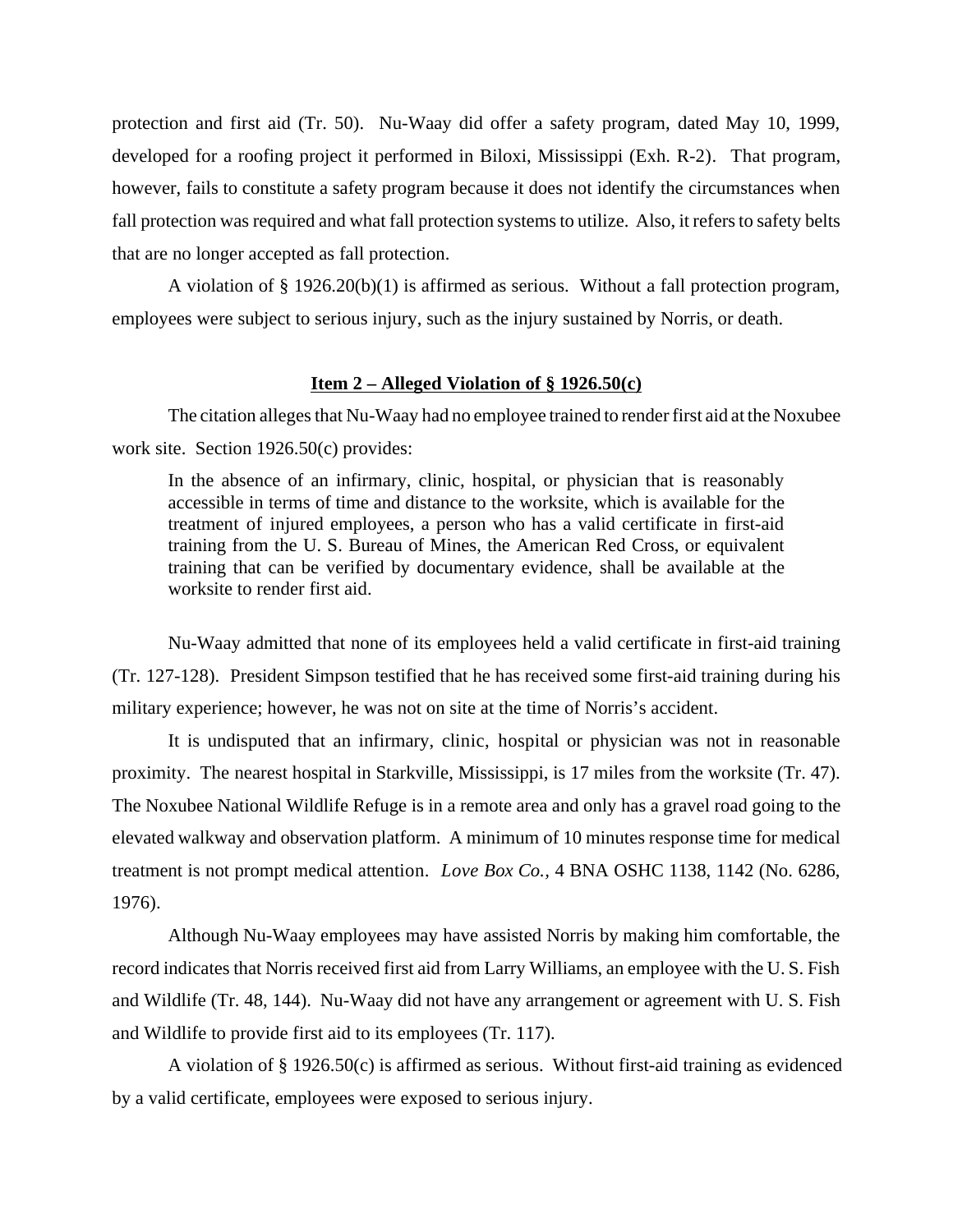# **Item 9 – Alleged Violation of § 1926.501(b)(1)**

The citation alleges that employees removing framework for monolithic support beams, while outside the permanent observation deck guardrails, were not protected by a fall protection system. Section 1926.501(b)(1) provides:

Each employee on a walkway/working surface (horizontal and vertical surface) with an unprotected side or edge which is 6 feet (1.8 m) or more above a lower level shall be protected from falling by the use of guardrail systems, safety net systems, or personal fall arrest systems.

There is no dispute that on the day of the accident, the temporary guardrail installed on the formwork (plywood deck) was removed. In order to remove the nuts from bolts securing the formwork, the employees had to be on the wood deck and reach into the access holes that were 31 inches from the edge of the deck. Two employees, Norris and Robertson, were removing the nuts. Neither employee was wearing any type of personal fall arrest system, nor was there a safety net system (Tr. 43-44).

A violation of § 1926.501(b)(1), is established and properly classified as serious. Without fall protection systems, employees were exposed to serious injury or death. In this case, Norris fell 24 feet and broke his back, requiring extensive hospitalization.

# **Employee Misconduct Defense**

Nu-Waay claims the accident was the result of unpreventable employee misconduct.<sup>1</sup> In order to establish the affirmative defense of employee misconduct, an employer must show:

(1) that it has established work rules designed to prevent the violation; (2) that it has adequately communicated the rules to its employees; (3) that it has taken steps to discover violations; and (4) that it has effectively enforced the rules when violations have been discovered.

*Nooter Construction Co.,* 16 BNA OSHC 1572, 1578 (No. 91-0237, 1994). Mr. Simpson was advised as to the criteria for proving the employee misconduct defense prior to hearing (Pre-Hearing Conference Order).

Nu-Waay failed to show a safety rule addressing fall protection. Although Simpson conducted a few safety meetings onsite, there is no showing that any of the meetings discussed fall

<sup>&</sup>lt;sup>1</sup> Nu-Waay alleges in a post-hearing letter that on Friday before the accident occurred, Norris had finished his work at the job site and was supposed to leave the job site. Thus, Norris was not authorized to be on site on the day of the accident. There is nothing in the record to support this allegation.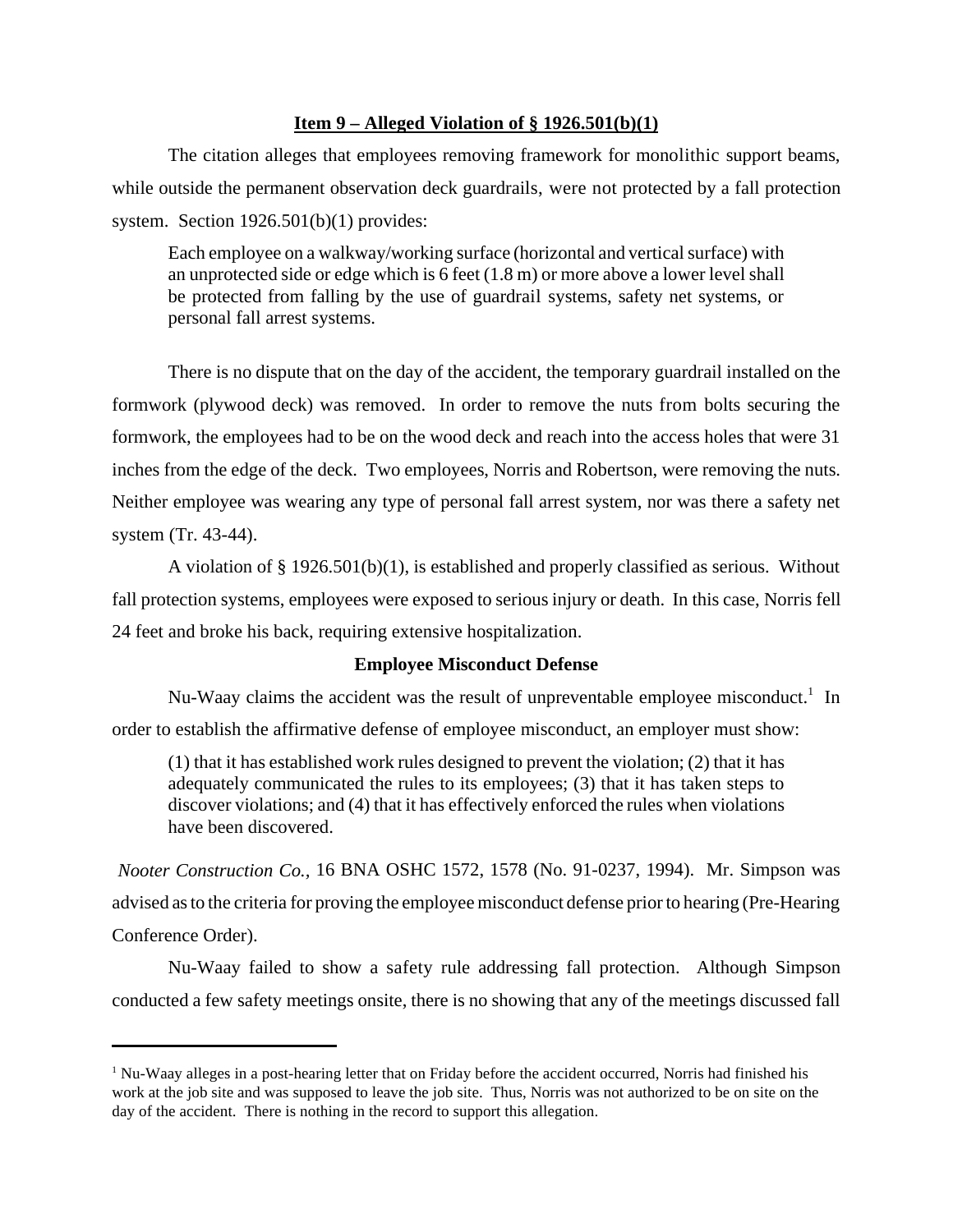protection requirements (Tr. 105-106). Further, there is no showing that Nu-Waay took steps to discover violations or enforce any fall protection rules. Unpreventable employee misconduct is not shown where the employer "failed to implement a safety program that emphasized the importance and priority of safety." *Archer-Western Contractors Ltd.,* 15 BNA OSHC 1013, 1017 (No. 87-1067, 1991), *review denied,* 978 F.2d 744 (D. C. Cir. 1992).

Nu-Waay's employee misconduct defense is rejected.

#### **PENALTY ASSESSMENT**

Section 17 (j) of the Occupational Safety and Health Act requires that when assessing penalties, the Commission must give "due consideration" to four criteria (1) the size of the employer's business, (2) the gravity of the violation, (3) the good faith of the employer, and (4) the prior history of violations. 29 U. S. C. § 666(j). The Commission has wide discretion in penalty assessment. *Kohler Co.,* 16 BNA OSHC 1769, 1776 (No. 88-237, 1994).

Nu-Waay is a very small company that employed 8 to 9 employees at the time of the inspection. There were 5 employees working on the Noxubee project. Based on the small size, a reduction in the proposed penalties is appropriate.

Generally, the gravity of the violation is the primary consideration in assessing penalties. *Trinity Industries, Inc.,* 15 BNA OSHC 1481, 1483 (No. 88-2691, 1992). The gravity of a particular violation "depends upon such matters as the number of employees exposed, the duration of the exposure, the precautions taken against injury, and the likelihood that any injury would result." *J. A. Jones Construction Co.,* 15 BNA OSHC 2201, 2214 (No. 87-2059, 1993). Here, only two employees were exposed during the removal of the formwork. The extent of the time of exposure was short. A temporary guardrail had been in place on the temporary wood deck until it was time for the deck to be dismantled. There is no evidence that the employees were not adequately protected by fall protection except for two hours on the morning of November 8, 1999. Prior to the day of the accident, there were temporary guardrails. Nu-Waay had harnesses, ropes, cables and other safety equipment at the project (Tr. 129, 143-144). A reduction in the proposed penalties is appropriate.

Nu-Waay exhibited good faith. It was cooperative throughout the inspection. Simpson's testimony demonstrated his concern for the safety of his employees. Weight is given to the fact that the accident occurred during Simpson's absence. Simpson testified that he had spent 70% of his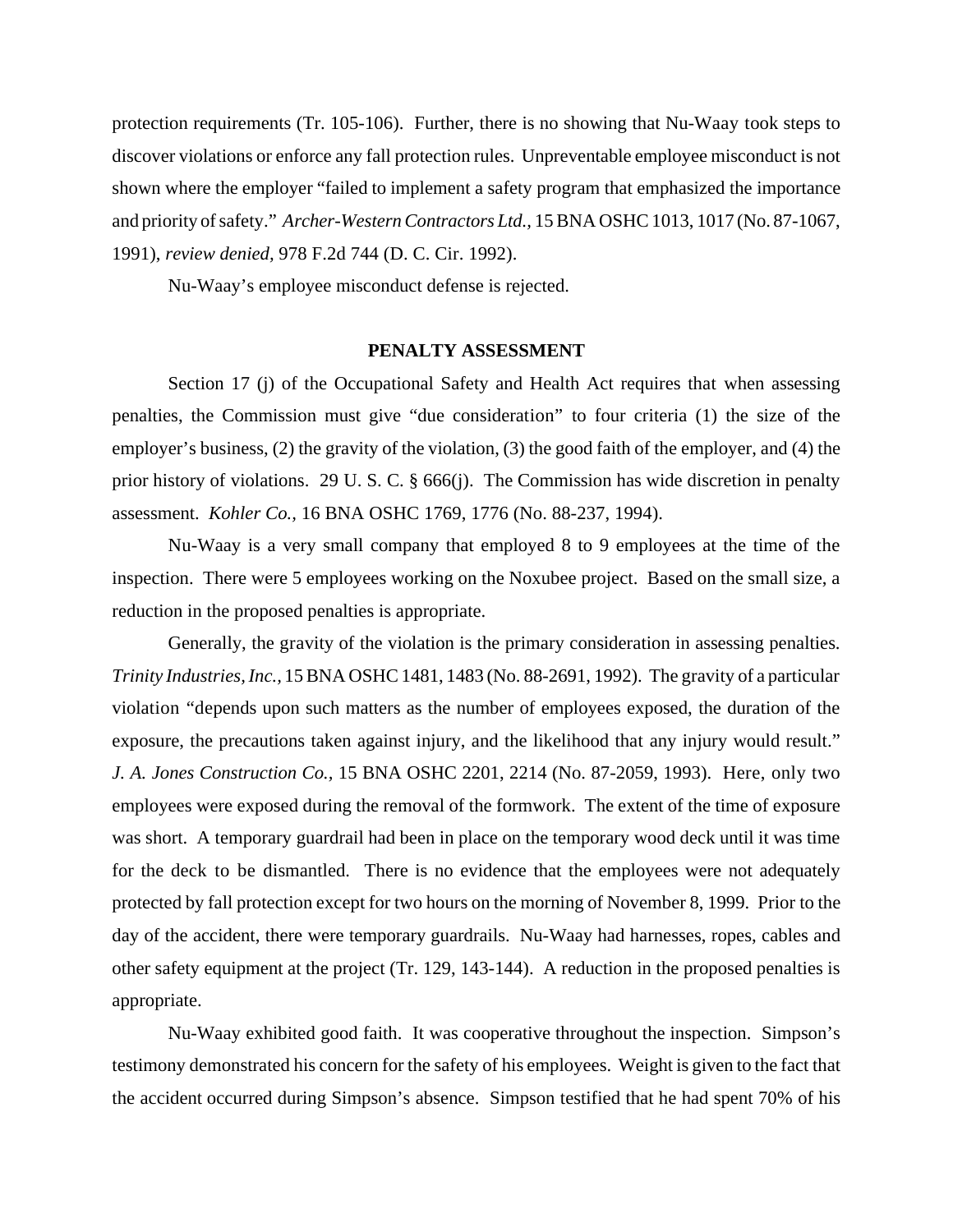time at the site (Tr. 127). Although not an excuse, Nu-Waay did not show familiarity with OSHA rules, even though it had worked with Federal agencies. U. S. Fish and Wildlife had site supervisors on the worksite every day to ensure that the project proceeded in accordance with the contract (Tr. 116-117). Its contract with Nu-Waay required safety programs and compliance with OSHA standards (Tr. 51-52). However, Fish and Wildlife did not review Nu-Waay's program to assure compliance (Tr. 118, 121). Based on the employer's good faith, a reduction in the proposed penalties is appropriate.

Nu-Waay has no prior history of OSHA violations. This was Nu-Waay's first OSHA inspection (Tr. 52-53). The employer is entitled to a reduction in the proposed penalties for a good history.

Based on these factors, a penalty of \$500 each is reasonable for items 1 and 2. A penalty of \$700 is reasonable for item 9. These penalties are appropriate to encourage prospective compliance with the Act.

# **FINDINGS OF FACT AND CONCLUSIONS OF LAW**

The preceding decision constitutes the findings of fact and conclusions of law in accordance with Rule 52(a) of the Federal Rules of Civil Procedure.

### **ORDER**

Based on the preceding decision, it is ORDERED that:

- 1. Item 1, alleging violation of § 1926.20(b)(1), is affirmed as serious and a penalty of \$500 is assessed.
- 2. Item 2, alleging violation of § 1926.50(c), is affirmed as serious and a penalty of \$500 is assessed.
- 3. Item 3, alleging violation of § 1926.451(b)(1), is withdrawn by the Secretary.
- 4. Item 4, alleging violation of § 1926.451(f)(3), is withdrawn by the Secretary.
- 5. Item 5, alleging violation of § 1926.451(g)(1)(vii), is withdrawn by the Secretary.